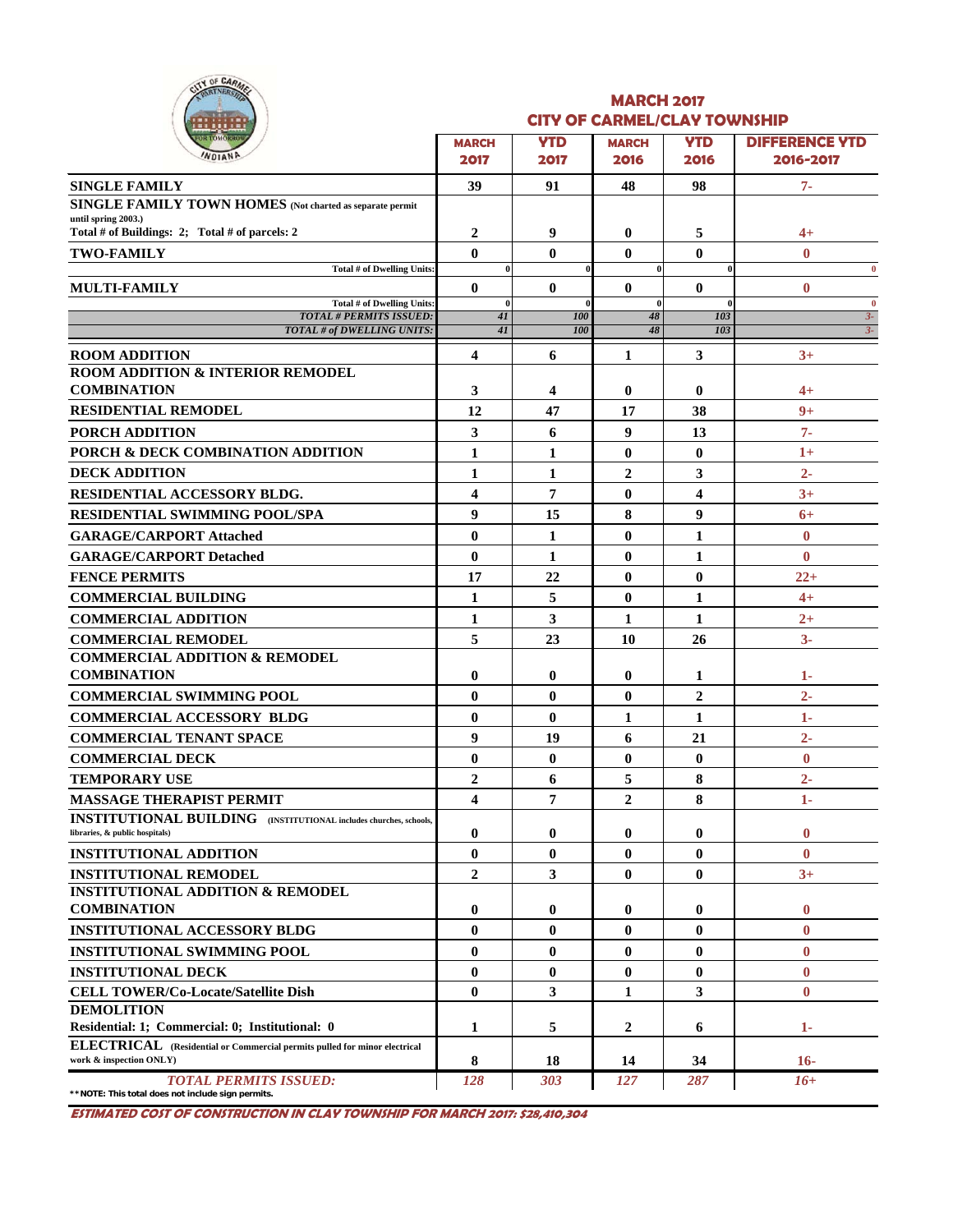# **D.O.C.S. BUILDING & SIGN ACTIVITY MARCH 2017**

#### **COMMERCIAL, INSTITUTIONAL, & MULTI-FAMILY - NEW STRUCTURES, ACCESSORY BUILDINGS, ADDITIONS, TENANT FINISHES, REMODELS, POOLS, DECKS (Institutional includes churches, schools & libraries)**

**Type of Construction \_\_\_ \_\_\_\_\_\_\_\_\_\_\_\_Total Permits Issued** 

## **PERMITS ISSUED**

| <b>COMMERCIAL NEW STRUCTURE:</b>                           |
|------------------------------------------------------------|
| · Shoppes at Bennett Farms, 11036 N. Michigan Rd.          |
| <b>COMMERCIAL ADDITION:</b>                                |
| • Veteran's Way Extension, 800 S. Rangeline Rd.            |
| <b>COMMERCIAL TENANT FINISH / REMODEL:</b>                 |
| • INUMC, 301 Pennsylvania Parkway #300                     |
| • Main Street Poke, 110 W. Main St. #106                   |
| • Mitsch Design, 200 S. Rangeline Rd. #226                 |
| • TIC Properties, 11590 N. Meridian St. #600               |
| • First American Title, 11611 N. Meridian St. #450         |
| • Katz, Sapper & Miller, 800 E. $96^{\text{th}}$ St. #175  |
| • USI Expansion, 11611 N. Meridian St. #230                |
| • Massage Luxe, 11529 N. Spring Mill Rd. #200              |
| • Bar Louie, 1111 W. Main St. #140                         |
| • Seasons of Carmel #141, 9815 Seasons West Dr. #141       |
| • Starbucks, 1420 W. Main St.                              |
| • Newman Family Dentistry, 10425 Commerce Dr.              |
| • Torrid, 14405 Clay Terrace Blvd. #130                    |
| • Inindi Carmel Multispecialty, 13450 N. Meridian St. #355 |
| INSTITUTIONAL REMODEL:                                     |
| . Our Lady of Mount Carmel, 14596 Oak Ridge Rd.            |

● **St. Vincent On Site Physical Therapy,** 515 E. Main St.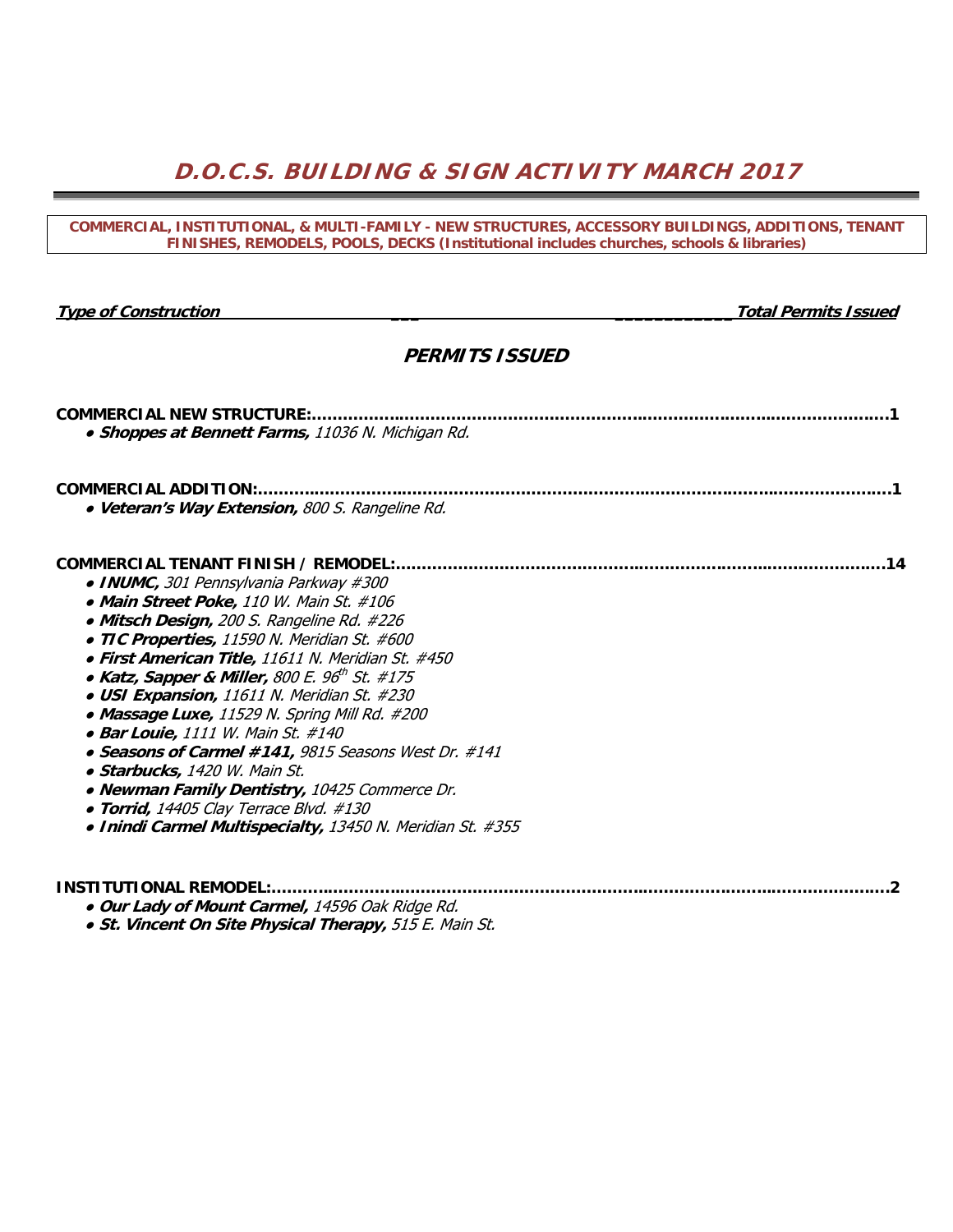# **COMMERCIAL CERTIFICATES OF OCCUPANCY ISSUED**

| <b>COMMERCIAL NEW STRUCTURE:</b><br>• Carmel Drive Self Storage Building 1, 765 W. Carmel Drive |
|-------------------------------------------------------------------------------------------------|
|                                                                                                 |
| COMMERCIAL TENANT FINISH / REMODEL:                                                             |
| · Big League Barber Shop,                                                                       |
| • Community Imaging, 11911 N. Meridian St.                                                      |
| • Premier Family Chiropractic, 120 E. Carmel Dr.                                                |
| • Fusion Alliance, 301 Pennsylvania Parkway #200                                                |
| • Family Allergy & Asthma, 4400 Weston Pointe Dr. #140 & #150                                   |
| · IU Health North IR Equipment Replacement, 11700 N. Meridian St.                               |
| • Customized Energy Solutions, 912 S. Range Line Rd. #240                                       |
| • Planet Fitness, 2192 E. 116 <sup>th</sup> St.                                                 |
| · Bub's Bakery, 12658 Shelborne Rd.                                                             |
| • Rodizio Grill, 2375 E. $116^{th}$ St.                                                         |
| • Rehabilitation of Indiana, 12425 Old Meridian St. #B2                                         |

# **D.O.C.S. BUILDING & SIGN ACTIVITY MARCH 2017**

|                                                                                                                                                                                                                                                                                        | <b>FEB 2017</b> | <b>FEB 2016</b> |
|----------------------------------------------------------------------------------------------------------------------------------------------------------------------------------------------------------------------------------------------------------------------------------------|-----------------|-----------------|
| <b>TOTAL BUILDING PERMITS ISSUED:</b> (EXCLUDING Water, Sewer, and Sign Permits)                                                                                                                                                                                                       | 111             | 127             |
| <b>TOTAL FENCE PERMITS ISSUED:</b>                                                                                                                                                                                                                                                     | 17              | --              |
| <b>TOTAL WATER &amp; SEWER PERMITS:</b>                                                                                                                                                                                                                                                | 33              | 44              |
| <b>TOTAL SIGN PERMITS:</b> (May not include signs approved for/with the issuance/guidelines of a Temporary Use permit)                                                                                                                                                                 | 17              | 51              |
| <b>BUILDING INSPECTIONS PERFORMED:</b>                                                                                                                                                                                                                                                 | 541             | 589             |
| (The # includes inspections by Urban Forestry; but does not include Carmel Fire Dept. or Code Enforcement inspections)<br><b>BUILDING PLAN REVIEWS:</b><br>(As of Feb. 2008: This # includes inspections plan reviews completed by the Building & Code staff for various permit types) | 98              | 120             |
| PUBLIC REQUEST FOR INFORMATION (RFI):                                                                                                                                                                                                                                                  | 42              | 76              |

# **D.O.C.S. NEWS AND NOTES MARCH 2017**

- ● **Adam Schriner and Nick Mishler attended the 2017 International Code Council Educode training March 20-24 in Las Vegas, Nevada**
- **Jim Blanchard attended the Indiana Association of Building Officials annual meeting March 27-30 in Florence, Indiana**
- **Mike Sheeks attended the Indiana Association of Building Officials annual meeting March 29 in Florence, Indiana**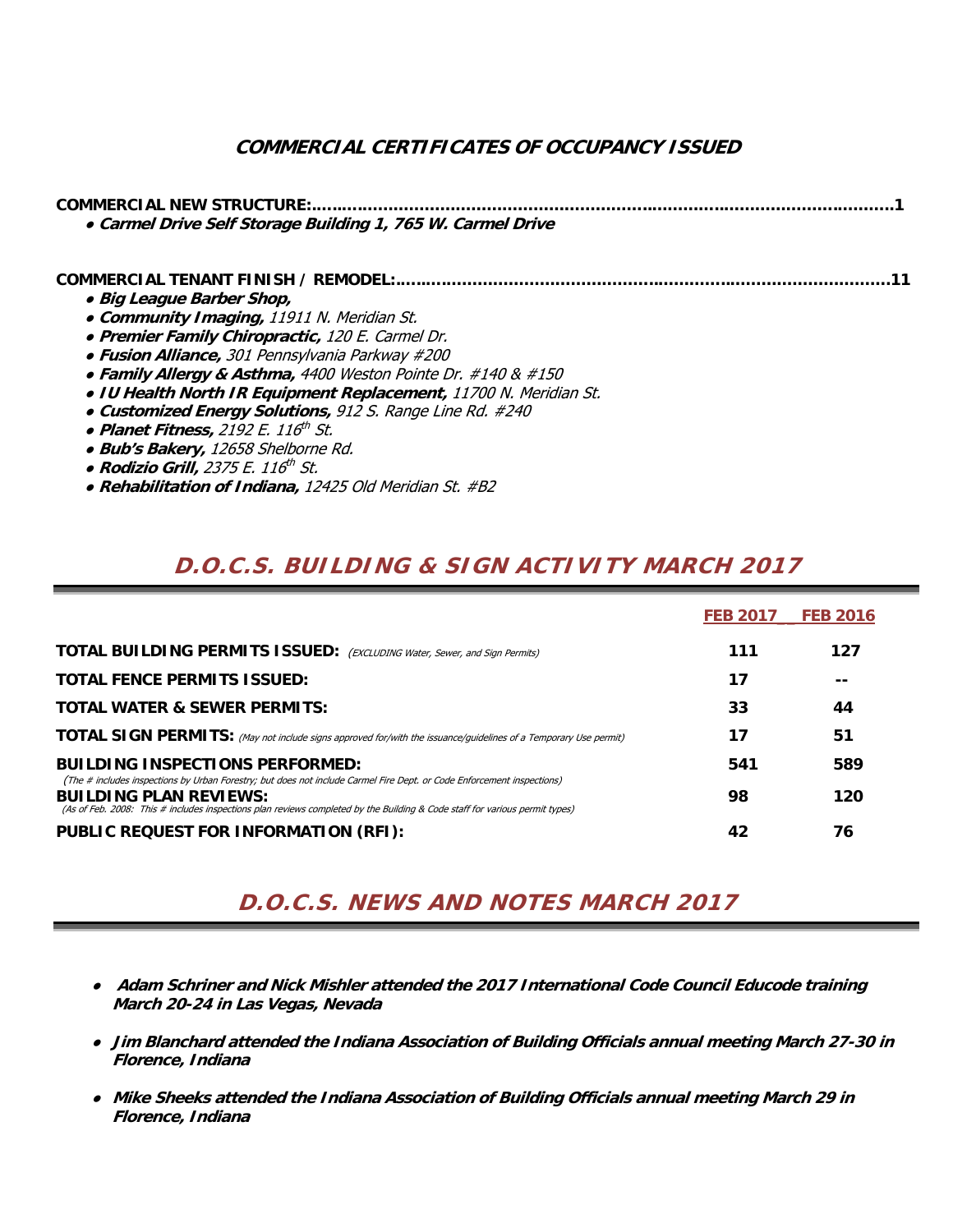# **D.O.C.S. CODE ENFORCEMENT ACTIVITY MARCH 2017**

#### **CODE ENFORCEMENT TASK REPORT SUMMARY FOR MARCH 2017**

| <b>COMPLAINTS RECEIVED</b><br>FMAIL<br>"MY CARMEL" APP | <b>TOTAL:</b> | <b>INSPECTION STATISTICS</b><br><b>NEW CASES</b><br>INITIAL INSPECTIONS | <b>TOTAL:</b><br>30<br>20 |               |
|--------------------------------------------------------|---------------|-------------------------------------------------------------------------|---------------------------|---------------|
| <b>PHONE</b>                                           | 6             | <b>ABATFMFNT</b>                                                        |                           |               |
| <b>REFERRAL</b><br><b>STAFF</b>                        | 0<br>21       | INITIAL VIOLATION NOTICE<br><b>RE-INSPECTIONS</b>                       |                           | 46            |
|                                                        |               |                                                                         |                           |               |
| <b>WALK-IN</b>                                         | 0             | <b>CLOSED CASES</b>                                                     |                           | 28            |
| <b>INSPECTIONS BY AREA</b>                             | <b>WEST</b>   | <b>CENTRAL</b>                                                          | <b>EAST</b>               | <b>TOTAL:</b> |
| <b>NEW CASES</b>                                       | 3             | 22                                                                      | 5                         | 30            |
| INITIAL INSPECTIONS                                    |               | 14                                                                      | 4                         | 20            |
| <b>RE-INSPECTIONS</b>                                  | 3             | 36                                                                      |                           | 46            |
| <b>CLOSED CASES</b>                                    |               | 21                                                                      |                           | 28            |

### **CODE ENFORCEMENT MONTHLY REPORT FOR MARCH 2017**

| <b>TYPE OF COMPLAINT/VIOLATION</b> | <b>NEW CASES</b> | <b>TYPE OF COMPLAINT/VIOLATION</b>  | <b>NEW CASES</b> |
|------------------------------------|------------------|-------------------------------------|------------------|
| BUILDING CODE VIOLATIONS           |                  | PROPERTY MAINTENANCE                | 0                |
| COMMERCIAL VEHICLE                 | 0                | RECREATIONAL VEHICLE                |                  |
| <b>DUMPSTER</b>                    | 0                | RIGHT-OF-WAY OBSTRUCTION            |                  |
| <b>FARM ANIMALS</b>                | 0                | <b>SIDEWALK</b>                     | 0                |
| <b>FENCE VIOLATION</b>             | 4                | <b>SIGNS</b>                        | 125              |
| <b>GRASS OR WEEDS</b>              | 0                | <b>TRASH/DEBRIS</b>                 |                  |
| <b>HOME OCCUPATION</b>             |                  | UNSAFE BUILDING                     |                  |
| NOISE REGULATIONS                  |                  | VEHICLE ON DISPLAY, ON LAWN OR JUNK |                  |
| OPEN AND ABANDONED                 | 0                | ZONING USE VIOLATIONS               |                  |
| OUTDOOR STORAGE                    | 0                | <b>OTHER</b>                        |                  |
| PARKING IN LAWN/GREENBELT          |                  | <b>TOTAL</b>                        | 151              |
|                                    |                  |                                     |                  |

### **FORECLOSURE MONITORING SUMMARY FOR MARCH 2017**

| COMPLAINTS RECEIVED      | <b>TOTAL:</b> |
|--------------------------|---------------|
| NEW CASES                | $\mathcal{L}$ |
| INITIAL INSPECTIONS      |               |
| ABATFMFNT                |               |
| INITIAL VIOLATION NOTICE | 1             |
| RE-INSPECTIONS           | 50            |
| CLOSED CASES             | 2             |

| <b>FORECLOSURE STATISTICS</b> | <b>WEST</b> | <b>CENTRAL</b> | <b>EAST</b> | <b>TOTAL:</b> |
|-------------------------------|-------------|----------------|-------------|---------------|
| <b>NEW CASES</b>              |             |                |             |               |
| INITIAL INSPECTIONS           |             |                |             |               |
| RE-INSPECTIONS                | 14          |                | 27          | 50            |
| <b>CLOSED CASES</b>           |             |                |             |               |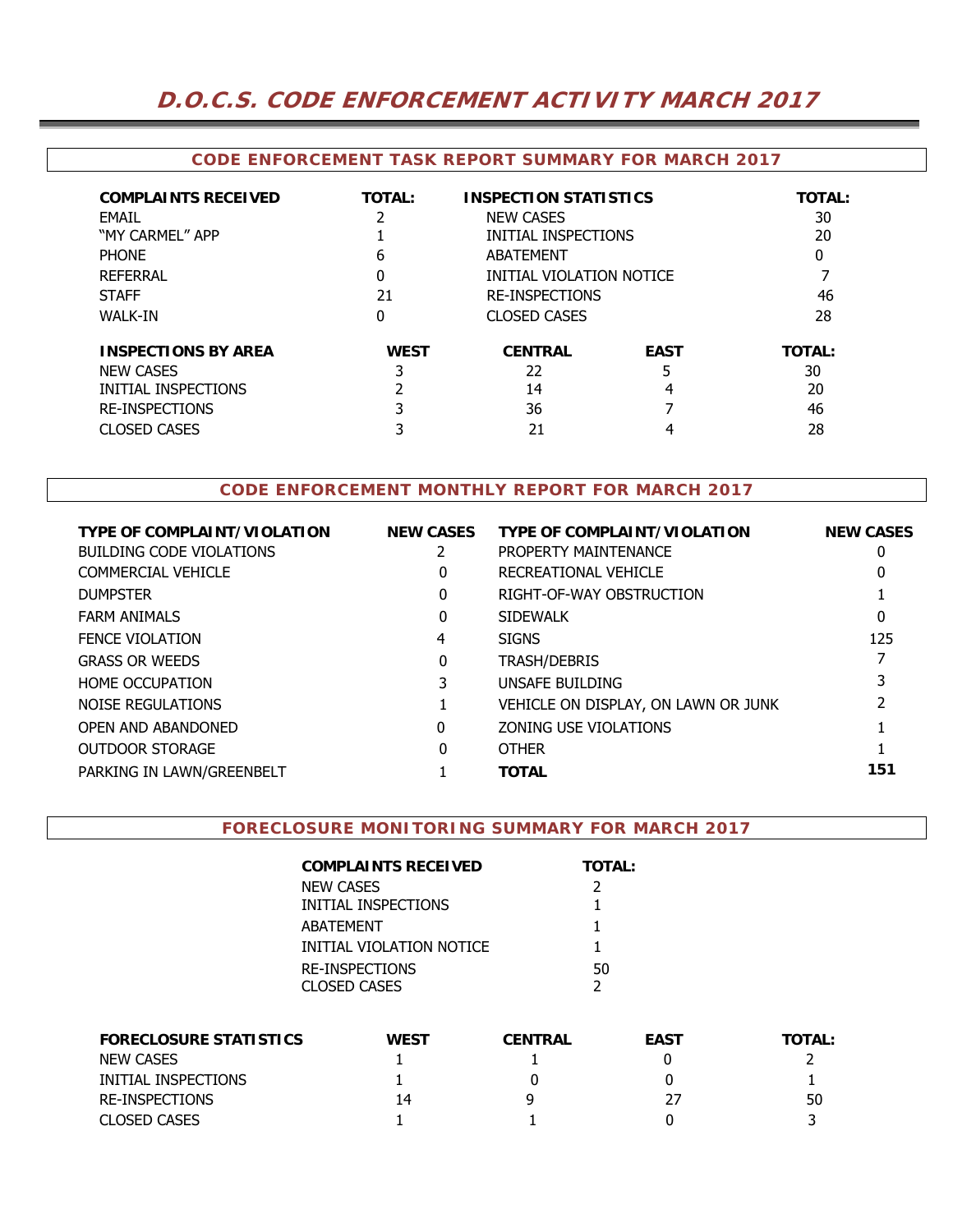#### DEPARTMENT OF COMMUNITY SERVICES INCOME REPORT MARCH 1-31, 2017



| <b>TRANSACTION TYPE:</b>                                                                                                                                                       | <b>TRANSACTIONS:</b> | <b>TRANSACTIONS:</b>           |
|--------------------------------------------------------------------------------------------------------------------------------------------------------------------------------|----------------------|--------------------------------|
| <b>BUILDING PERMITS:</b> [Building permits includes the fee for full Certificate of Occupancy (C/O) or Substantial<br>Completion (C.S.C.) that will be issued, when required.] | 89                   | \$<br>107,380.82               |
| <b>DEMOLITION PERMITS:</b>                                                                                                                                                     | 1                    | \$<br>232.00                   |
| ELECTRICAL PERMITS: (Separate electrical/meter inspections-no other work being done.)                                                                                          | 7                    | \$<br>588.00                   |
| <b>LATE FEES:</b>                                                                                                                                                              | 0                    | \$                             |
| <b>MASSAGE THERAPIST PERMITS/RENEWALS:</b>                                                                                                                                     | 4                    | \$<br>80.00                    |
| RE-INSPECTION, ADDITIONAL INSPECTION, AND/OR TEMPORARY C/O /<br>C.S.C. FEES:                                                                                                   | 40                   | \$<br>8,892.20                 |
| PLAN AMENDMENT: (COMMERCIAL/INSTITUTIONAL)                                                                                                                                     | 1                    | \$<br>335.00                   |
| PLAN AMENDMENT: (RESIDENTIAL)                                                                                                                                                  | 3                    | \$<br>501.00                   |
| <b>SPECIAL EVENT PERMITS:</b>                                                                                                                                                  | 0                    | \$<br>$\overline{\phantom{a}}$ |
| TEMPORARY USE PERMITS/EXTENSIONS:                                                                                                                                              | 0                    | \$<br>L.                       |
| <b>APPEALS:</b>                                                                                                                                                                | 0                    | \$<br>-                        |
| <b>DUPLICATE PLACARDS:</b>                                                                                                                                                     | 6                    | \$<br>111.00                   |
| <b>FENCE PERMITS:</b>                                                                                                                                                          | 12                   | \$<br>650.00                   |
| <b>ABATEMENT:</b>                                                                                                                                                              | 1                    | \$<br>201.50                   |
| <b>ADLS:</b>                                                                                                                                                                   | $\overline{2}$       | \$<br>2,088.00                 |
| <b>ADLS AMENDMENT:</b>                                                                                                                                                         | 0                    | \$                             |
| <b>COMMITMENT AMENDMENT:</b>                                                                                                                                                   | 0                    | \$                             |
| <b>DEVELOPMENT PLAN:</b>                                                                                                                                                       | 1                    | \$<br>1,166.82                 |
| <b>DEVELOPMENT PLAN AMENDMENT:</b>                                                                                                                                             | 0                    | \$                             |
| <b>HPR REVIEW:</b>                                                                                                                                                             | 0                    | \$<br>۰                        |
| <b>ORDINANCE AMENDMENT:</b>                                                                                                                                                    | 0                    | \$                             |
| <b>PLAT VACATE:</b>                                                                                                                                                            | 0                    | \$                             |
| <b>PRIMARY PLAT:</b>                                                                                                                                                           | 1                    | \$<br>1,320.00                 |
| PRIMARY PLAT AMENDMENT:                                                                                                                                                        | 0                    | \$                             |
| <b>PUD ORDINANCES:</b>                                                                                                                                                         | 0                    | \$                             |
| <b>REZONE:</b>                                                                                                                                                                 | 0                    | \$                             |
| <b>SDR SITE PLAN REVIEW:</b>                                                                                                                                                   | 3                    | \$<br>497.00                   |
| <b>SECONDARY PLAT/REPLAT:</b>                                                                                                                                                  | 1                    | \$<br>6,564.00                 |
| <b>SUBDIVISION WAIVER:</b>                                                                                                                                                     | 0                    | \$                             |
| <b>MISC. ZONING WAIVER:</b>                                                                                                                                                    | $\overline{2}$       | \$<br>303.00                   |
| <b>TAC ONLY:</b>                                                                                                                                                               | 1                    | \$<br>345.00                   |
| <b>DEVELOPMENT STANDARDS VARIANCE:</b>                                                                                                                                         | 1                    | \$<br>535.00                   |
| <b>HEARING OFFICER REVIEW:</b>                                                                                                                                                 | 2                    | \$<br>866.00                   |
| <b>SPECIAL EXCEPTION VARIANCE:</b>                                                                                                                                             | 0                    | \$                             |
| <b>SPECIAL USES: (Includes Special Use Amendments)</b>                                                                                                                         | 1                    | \$<br>1,044.00                 |
| <b>USE VARIANCE:</b>                                                                                                                                                           | 0                    | \$                             |
| <b>SIGN PERMITS:</b>                                                                                                                                                           | $\mathbf 0$          | \$<br>$\overline{\phantom{0}}$ |
| <b>ZONING DETAILS/LETTER:</b>                                                                                                                                                  | 0                    | \$                             |
| PARK & RECREATION IMPACT FEE: (PRIF)                                                                                                                                           | 37                   | \$<br>84,892.00                |
| TOTALS:                                                                                                                                                                        |                      |                                |
| <b>GENERAL FUND #101:</b>                                                                                                                                                      |                      | \$<br>138,875.86               |
| PRIF ACCOUNT # 106:                                                                                                                                                            |                      | \$<br>84,892.00                |
| <b>UTILITY FEES:</b> (Sewer/Water permits)                                                                                                                                     |                      | \$<br>105,051.00               |
| <b>TOTAL DEPOSIT:</b>                                                                                                                                                          |                      | \$<br>328,818.86               |
| Last Month's General Fund Deposit:                                                                                                                                             |                      | \$<br>169,126.00               |
| Last Month's Total Deposit:                                                                                                                                                    |                      | \$<br>303,258.00               |

**NOTE: Receipts were deposited for 23 business days this month.**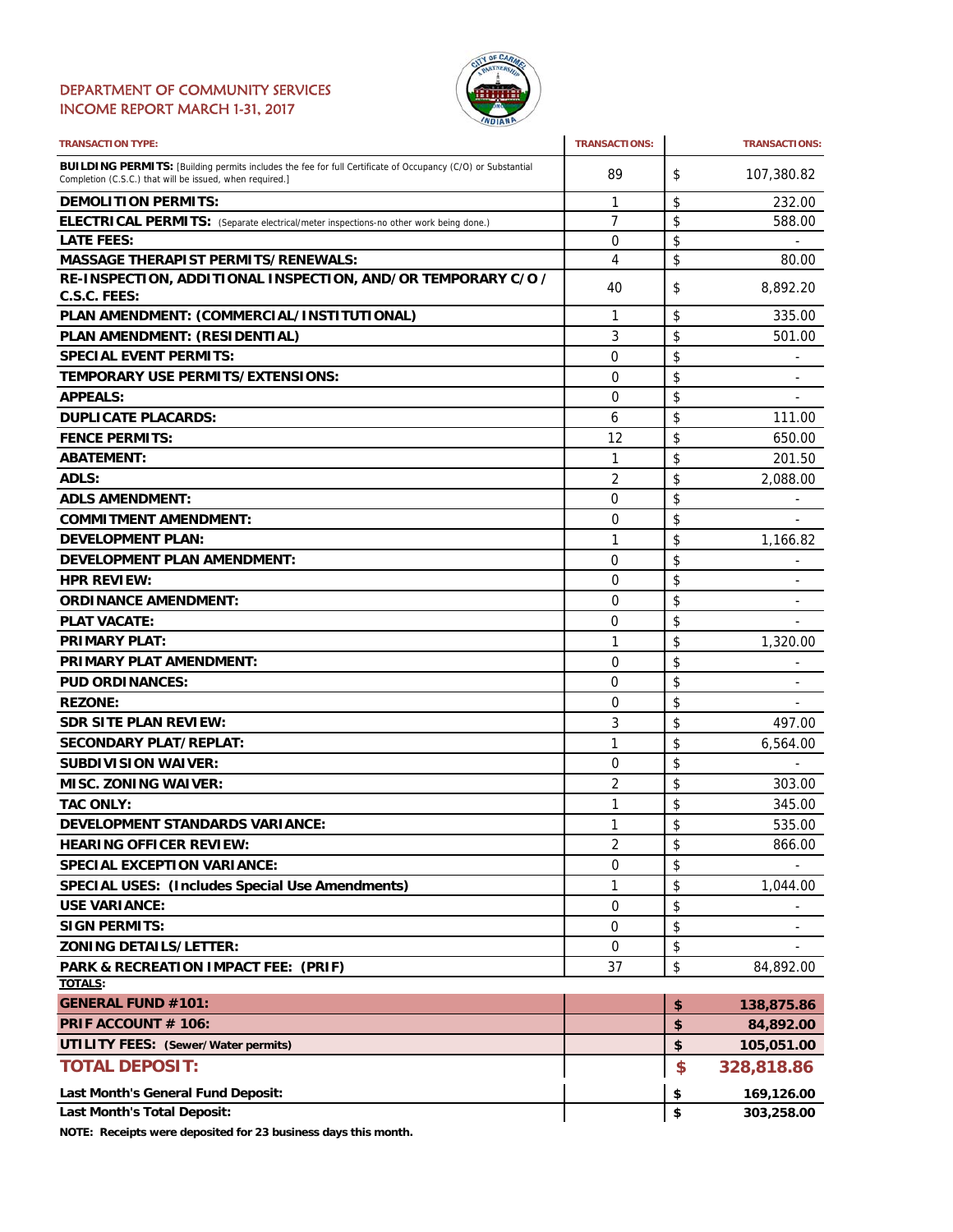## **City of Carmel Monthly Permits Issued Page 1**

| <b>Issue</b><br>Date | Status | Permit<br><b>NO</b> | Subdiv Name                                      | <b>Property Address</b>        | Permit Type Description            | Estimated<br>Cost of<br>Construction | Sq Ft          | <b>Contractor Name</b>                                 | <b>Contractor Address</b>       | Cont.City           | Cont.<br>State | Cont.Phone<br>Cont.<br>Zip     | Propety Owner (as listed<br>per applicant)     | Owner Adrs                     | Owner City          | Owner<br>State | Owner<br>Zip |
|----------------------|--------|---------------------|--------------------------------------------------|--------------------------------|------------------------------------|--------------------------------------|----------------|--------------------------------------------------------|---------------------------------|---------------------|----------------|--------------------------------|------------------------------------------------|--------------------------------|---------------------|----------------|--------------|
| 03/01/17             |        | 7030006             |                                                  | 421 W MAIN ST                  | FENCE PERMIT/INSPECTION            | \$0                                  | $\Omega$       | <b>ILD TOWN DESIGN</b>                                 | 1132 S RANGELINE RD STE 200     | CARMEL              |                | <b>CENAI</b><br>(317) 626-8486 | <b>HEATH, ROBERT &amp; LEZLIE</b>              | 12612 CARRINGTON CIR           | CARMEL              |                | 46033        |
| 03/02/17             |        | 7020126             |                                                  | 1395 QUEENS WAY                | RESIDENTIAL PORCH ADDITION         | \$26,000                             | 484            | <b>HITTLE CONSTRUCTION</b>                             | 17466 WASHINGTON ST             | WESTFIELD           |                | 46074<br>(317) 896-9073        | NOTARY, DAVID                                  | 1395 QUEENS WAY                | CARMEL              |                | 46032        |
|                      |        | 7030003             | <b>VALTER'S ROLLING ACRES</b>                    | 9 CIRCLE DR                    | <b>RESIDENTIAL REMODEL</b>         | \$700                                | 280            | <b>IOTTA, SUNSHINE</b>                                 | <b>CIRCLE DR</b>                | CARMEL              |                | 6032                           | <b>MOTTA, SUNSHINE</b>                         | 9 CIRCLE DR                    | CARMEL              |                | 46032        |
| 03/03/17             |        | 7020098             | LUE CREEK WOODS ESTATES                          | 4310 BRECKEN RIDGE CIR         | RESIDENTIAL ACCESSORY STRUCTURE    | \$3,300                              | 160            | <b>IVE STAR INDUSTRIES INC.</b>                        | 8131 W. 10TH ST                 | <b>INDIANAPOLIS</b> |                | 6214 (317) 271-2596            | <b>BAINES, GLEN</b>                            | 4310 BRECKENRIDGE CIR          | CARMEL              |                | 46033        |
|                      |        | 7020117             |                                                  | 14596 OAK RIDGE RD             | INSTITUTIONAL REMODE               | \$700,000                            | 1,000          | <b>ILIVEWOOD CONSTRUCTION, IN</b>                      | 14525 WHISPER WIND DR           | CARMEL              |                | 46032 (317) 456-6070           | ROMAN CATHOLIC DIOCESE OF LAFA                 | <b>PO BOX 260</b>              | LAFAYETTE           |                | 47902        |
|                      |        | 7020119             |                                                  | 301 PENNSYLVANIA PKWY #300     | COMMERCIAL REMODEL                 | \$16,000                             | 1,200          | <b>MARKSMEN CONSTRUCTION</b>                           | 1435 BROOKVILLE WAY SUITE D     | NDIANAPOLIS         |                | 46239<br>(317) 844-3993        | CUSHMAN & WAKEFIELD                            | 8700 DEPAUW BLVD               | <b>INDIANAPOLIS</b> |                | 42680        |
|                      |        | 7030002             | <b>CROOKED STICK ESTATES</b>                     | 11231 ST ANDREWS LN            | RESIDENTIAL SWIMMING POOL          | \$38,000                             | 160            | ERRY POOL CO. INC                                      | 0350 N MICHIGAN RD              | CARMEL              |                | 46032<br>(317) 872-2502        | <b>KOCERHA, RICK</b>                           | 11231 ST ANDREWS LANE          | CARMEL              |                | 46032        |
|                      |        | 7030021             | <b>VOODLANDS. THE</b>                            | 3780 BARRINGTON DR             | FENCE PERMIT/INSPECTION            | \$0                                  | $\Omega$       | <b>CUNNINGHAM</b>                                      | 3780 BARRINGTON DR              | CARMEL              |                | 8033<br>(317) 590-3541         | <b>TODD CUNNINGHAM</b>                         | 3780 BARRINGTON DE             | CARMEL              |                | 46033        |
| 03/06/17             |        | 7020120             | <b>IMFON HAWKINS</b>                             | 110 W MAIN ST #106             | COMMERCIAL TENANT FINISH           | \$95,000                             | 1,480          | RINITY PROPERTY DEVELOPMEN 9465 COUNCELORS ROW #200    |                                 | NDIANAPOLIS         |                | (317) 201-4870<br>16240        | <b>ARMELIOFTSILC</b>                           | 47 W PENNSYLVANIA ST           | <b>NDIANAPOLIS</b>  |                | 46204        |
|                      |        | 7020123             |                                                  | 200 S RANGE LINE RD #226       | <b>COMMERCIAL TENANT FINISH</b>    | \$55,225                             | 8.824          | <b>CAPITOL CONSTRUCTION SERVIC</b>                     | 11051 VILLAGE SQUARE LN         | <b>FISHERS</b>      |                | 16038<br>(317) 574-5488        | INDIANA DESIGN CENTER LLC                      | 770 THIRD AVE SW               | CARMEL              |                | 46032        |
|                      |        | 7020129             | THE PRESERVE AT BEAR CREEK                       | <b>4464 EVERGREEN TRAIL</b>    | RESIDENTIAL SINGLE FAMILY DWELLING | \$537,000                            | 7.448          | ULTE HOMES OF INDIANA                                  | 11590 N MERIDIAN ST #530        | CARMEL              |                | (317) 575-2350<br><b>CENAI</b> | PULTE HOMES                                    | 11590 MERIDIAN ST N #530       | CARMEL              |                | 46032        |
|                      |        | 7020132             | RIDGE AT THE LEGACY. THE                         | 4553 ARNETT DR                 | RESIDENTIAL SINGLE FAMILY DWELLING | \$300,000                            | 5.640          | ALATLANTIC HOMES OF INDIANA                            | 9025 NORTH RIVER RD, SUITE 100  | <b>NDIANAPOLIS</b>  |                | 46240 (317) 846-2783           | CALATLANTIC HOMES OF INDIANA INC               | 9025 NORTH RIVER RD, SUITE 100 | <b>NDIANAPOLIS</b>  |                | 46240        |
|                      |        | 7030022             | <b>ASHMORE TRACE</b>                             | 14560 WAVERLY DR               | RESIDENTIAL SWIMMING POOL          | \$40,000                             | 771            | PERMA-GLASS POOLS                                      | 5245 ELMWOOD AVE                | <b>NDIANAPOLIS</b>  |                | (317) 782-9956                 | SHROUT, DEREK & MELISSA                        | 14560 WAVERLY DR               | CARMEL              |                | 46033        |
|                      |        | 7030024             | VOODS AT WILLIAMS CREEK. THE                     | 13792 COLDWATER DR             | RESIDENTIAL SWIMMING POOL          | \$50,000                             | 1,012          | <b>ERMA-GLASS POOLS</b>                                | 5245 ELMWOOD AVE                | NDIANAPOLIS         |                | (317) 782-9956<br>16203        | <b>MARINE, DEVON</b>                           | 13792 COLDWATER DR             | CARMEL              |                | 46032        |
| 03/07/17             |        | 7020024             |                                                  | 1590 N MERIDIAN ST #600        | COMMERCIAL REMODEL                 | \$5,300                              | 200            | LDERSON COMMERCIAL GROUP                               | 425 W SOUTH ST #100             | <b>NDIANAPOLIS</b>  |                | (317) 889-3800<br>6225         | <b>IDELITY OFFICE BLDG II, LP</b>              | 11711 N PENNSYLVANIA ST. #200  | CARMEL              |                | 46032        |
|                      |        | 7020105             | SHOPPES AT PROVIDENCE                            | 12525 OLD MERIDIAN ST, STE 150 | <b>EMPORARY USE SPECIAL EVENT</b>  | \$0                                  |                | <b>ROCKWAY PUBLIC HOUSE</b>                            | 12525 OLD MERIDIAN ST.          | CARMEL              |                | (317) 669-8080<br><b>CP031</b> | <b>BROCKWAY PUBLIC HOUSE</b>                   | <b>12525 OLD MERIDIAN ST</b>   | CARMEL              |                | 46032        |
|                      |        | 7020140             | WESTMONT                                         | 13928 FINNHORSE DR             | RESIDENTIAL SINGLE FAMILY DWELLING | \$359,660                            | 4.234          | <b>MIHOMES</b>                                         | 8500 KEYSTONE CROSSING          | <b>INDIANAPOLIS</b> |                | 46240 (317) 255-9900           | <b>M/LHOMES</b>                                | 8500 KEYSTONE CROSSING         | INDIANAPOLIS        |                | 46240        |
|                      |        | 7020143             |                                                  | 515 E MAIN ST                  | NSTITUTIONAL REMODEL               | \$24,000                             | 976            | <b>BAF CORPORATION</b>                                 | 6084 FALL CREEK RD              | <b>NDIANAPOLIS</b>  |                | (317) 253-0531<br>16220        | CARMEL CLAY SCHOOL CORP                        | 5201 MAIN ST E                 | CARMEL              |                | 46033        |
|                      |        | 7030008             | <b>OVERBROOK FARMS</b>                           | 3972 BEAR CREEK WAY            | RESIDENTIAL SINGLE FAMILY DWELLING | \$356,000                            | 6,317          | <b>ISCHER HOMES</b>                                    | 6602 E. 75TH ST STE 400         | NDIANAPOLIS         |                | 16250<br>(317) 348-2500        | <b>ISCHER HOMES</b>                            | 6602 E. 75TH ST STE 400        | NDIANAPOLIS         |                | 46250        |
|                      |        | 7030013             | <b>CROOKED STICK ESTATES</b>                     | 10748 TORREY PINES CIR         | RESIDENTIAL ADDITION AND REMODEL   | \$300,000                            | 1.800          | <b>SIOE BUILT CONSTRUCTION</b>                         | 5715 N 25W                      | <b>GREENFIELD</b>   |                | (6140 (317) 679-3513           | GOAD, LINDA                                    | 845 W 116TH ST                 | CARMEL              |                | 46032        |
|                      |        | 7030020             | <b>VOODS AT SHELBORNE. THE</b>                   | 3361 SHELBORNE WOODS PKWY      | RESIDENTIAL SINGLE FAMILY DWELLING | \$544,000                            | 8.176          | ULTE HOMES OF INDIANA                                  | 1590 N MERIDIAN ST #530         | CARMEI              |                | 317) 575-2350                  | <b>ULTE HOMES</b>                              | 11590 MERIDIAN ST N #530       | CARMEL              |                | 46032        |
|                      |        | 7030038             | <b>WALDEN POND</b>                               | 9980 GWIN DR                   | FENCE PERMIT/INSPECTION            | \$0                                  | $\Omega$       | <b>ACKYARD SERVICES</b>                                | 6511 SOUTH STATE RD 67          | PENDLETON           |                | 46064<br>(765) 221-1008        | DIANNE WISE-GUBKA                              | 9980 GWIN DE                   | <b>INDIANAPOLIS</b> |                | 46280        |
|                      |        | 7030039             |                                                  | 721 1ST AVE NW                 | FENCE PERMIT/INSPECTION            | \$0                                  | $\Omega$       | <b>IULLSEYE FENCE DESIGN INC.</b>                      | <b>PO BOX 941</b>               | NOBLESVILLE         |                | 46061-0 (317) 774-0197         | <b><i>NICHMAN, DAVID C &amp; CYNTHIA A</i></b> | 0621 SHELLEY CT                | <b>BULL VALLEY</b>  |                | 88008        |
| 03/08/17             |        | 7020134             | RIDGE AT THE LEGACY. THE                         | 14438 ARNETT DF                | RESIDENTIAL SINGLE FAMILY DWELLING | \$300,000                            | 5.626          | ALATLANTIC HOMES OF INDIANA                            | 0025 NORTH RIVER RD, SUITE 100  | NDIANAPOLIS         |                | 46240 (317) 846-2783           | ALATLANTIC HOMES OF INDIANA INC                | 0025 NORTH RIVER RD, SUITE 100 | NDIANAPOLIS         |                | 46240        |
|                      |        | 7020136             | RIDGE AT THE LEGACY. THE                         | 14455 ARNETT DE                | RESIDENTIAL SINGLE FAMILY DWELLING | \$300,000                            | 5,226          | CALATI ANTIC HOMES OF INDIANA                          | 9025 NORTH RIVER RD. SUITE 100  | NDIANAPOLIS         |                | (317) 846-2783                 | CALATI ANTIC HOMES OF INDIANA INC              | 1025 NORTH RIVER RD. SUITE 100 | NDIANAPOLIS         |                | 46240        |
|                      |        | 7020138             | <b>ASHMOOR</b>                                   | 3537 MOORLAND LN               | RESIDENTIAL SINGLE FAMILY DWELLING | \$300,000                            | 6.581          | ALATI ANTIC HOMES OF INDIANA                           | 3025 NORTH RIVER RD SUITE 100   | JOIANAPOLIS         |                | (317) 846-2783<br>16240        | ALATLANTIC HOMES OF INDIANA INC                | 1025 NORTH RIVER RD SUITE 100  | <b>SI IORANAICH</b> |                | 46240        |
|                      |        | 7020141             | <b>SHMOOR</b>                                    | 3496 YANCEY PL                 | RESIDENTIAL SINGLE FAMILY DWELLING | \$350,000                            | 8.220          | ALATLANTIC HOMES OF INDIANA                            | 0025 NORTH RIVER RD, SUITE 100  | <b>NDIANAPOLIS</b>  |                | 6240<br>(317) 846-2783         | ALATLANTIC HOMES OF INDIANA INC                | 0025 NORTH RIVER RD, SUITE 100 | <b>VDIANAPOLIS</b>  |                | 46240        |
|                      |        | 7020144             |                                                  | 11611 N MERIDIAN ST #450       | COMMERCIAL TENANT FINISH           | \$47,650                             | 2.138          | CAPITOL CONSTRUCTION SERVIC                            | 11051 VILLAGE SQUARE LN         | <b>ISHERS</b>       |                | (317) 574-5488<br>46038        | <b><i>NESTMINSTER TWO PENN LLC</i></b>         | 2325 POINTE PKWY               | CARMEL              |                | 46032        |
|                      |        | 7030004             | RIDGE AT THE LEGACY, THE                         | 6738 BRAUER CT                 | RESIDENTIAL SINGLE FAMILY DWELLING | \$300,000                            | 5,640          | ALATLANTIC HOMES OF INDIANA                            | 9025 NORTH RIVER RD, SUITE 100  | NDIANAPOLIS         |                | 46240 (317) 846-2783           | CALATLANTIC HOMES OF INDIANA INC               | 9025 NORTH RIVER RD, SUITE 100 | NDIANAPOLIS         |                | 46240        |
|                      |        | 7030012             | VILLAGE OF WESTCLAY                              | 12725 PARSONS GATE             | RESIDENTIAL SINGLE FAMILY DWELLING | \$930,000                            | 8.521          | ULTE HOMES OF INDIANA                                  | 1590 N MERIDIAN ST #530         | <b>ARMEL</b>        |                | (6032 (317) 575-2350           | PULTE HOMES OF INDIANA LLC                     | 11590 MERIDIAN ST N STE 530    | CARMEL              |                | 46032        |
|                      |        | 7030014             |                                                  | 13822 PINTO DR                 | RESIDENTIAL SWIMMING POOL          | \$65,000                             | 2.512          | LASSIC POOL AND PATIO                                  | 9211 CASTLEGATE DR              | INDIANAPOLIS        |                | (317) 842-7665<br>16256        | VON. CHRISTY                                   | 3822 PINTO DR                  | CARMEL              |                | 46032        |
|                      |        | 7030031             | JACKSON'S GRANT ON WILLIAMS CF 490 BRIDGEMONT LN |                                | RESIDENTIAL SINGLE FAMILY DWELLING | \$472,000                            | 5.801          | <b>HOMES BY JOHN MCKENZIE</b>                          | 4631 LISBORN DR                 | CARMEL              |                | (317) 574-7616                 | HOMES BY MCKENZIE                              | 4631 LISBORN DF                | CARMEL              |                | 46032        |
|                      |        | 7030054             |                                                  | 7015 E 146TH ST                | ELECTRICAL PERMIT/INSPECTION       | \$0                                  |                | AMES H. DREW CORPORATION                               | 8701 ZIONSVILLE RD              | <b>NDIANAPOLIS</b>  |                | 317) 876-3739<br>16268         | HAMILTON COUNTY HWY DEPT                       | 1700 S 10TH ST                 | <b>NOBLESVILLE</b>  |                | 46060        |
| 03/09/17             |        | 7020116             | <b>MOHAWK CROSSING</b>                           | 13099 TARKINGTON COMM          | RESIDENTIAL ACCESSORY STRUCTURE    | \$4,500                              | 160            | <b>ACDUEFEE DAIR</b>                                   | 13099 TARKINGTON CMNS           | CARMEL              |                | 26033                          | MCDUFFEE, DAIF                                 | 13099 TARKINGTON CMNS          | CARMEL              |                | 46033        |
|                      |        | 7020130             | <b>WILLIAMSON RUN</b>                            | 3734 SHAFER CIR                | RESIDENTIAL SWIMMING POOL          | \$44,000                             | 555            | AMILY LEISURE                                          | 11811 PENDLETON PIKE            | <b>INDIANAPOLIS</b> |                | 46236 (317) 823-4448           | CARROLL, TIM                                   | 3734 SHAFER CIRCLE             | CARMEL              |                | 46033        |
|                      |        | 7020142             |                                                  | 800 F 96 ST #175               | COMMERCIAL REMODEL                 | \$98,000                             | 5.920          | <b>BUILDSMART CONSTRUCTION, LLC 230 N RANGELINE RD</b> |                                 | CARMEI              |                | (317) 752-5357                 | STRATEGIC CAPITAL PARTNERS                     | 600 E 96TH ST                  | NDIANAPOLIS         |                | 46240        |
|                      |        | 7030005             |                                                  | 11611 N MERIDIAN ST #230       | COMMERCIAL TENANT FINISH           | \$35,200                             | 5.306          | <b>APITOL CONSTRUCTION SERVICE</b>                     | 11051 VILLAGE SOLIARE LN        | <b>ISHERS</b>       |                | (317) 574-5488<br>88031        | <b>ZELLER REALTY GROUP</b>                     | 11611 MERIDIAN ST N #120       | ARMEL               |                | 46032        |
|                      |        | 7030010             | RIDGE AT THE LEGACY. THE                         | 14371 ARNETT DR                | RESIDENTIAL SINGLE FAMILY DWELLING | \$300,000                            | 5.628          | ALATLANTIC HOMES OF INDIANA                            | 9025 NORTH RIVER RD, SUITE 100  | <b>NDIANAPOLI</b>   |                | 317) 846-2783<br>16240         | ALATLANTIC HOMES OF INDIANA INC                | 025 NORTH RIVER RD, SUITE 100  | <b>VDIANAPOLIS</b>  |                | 46240        |
|                      |        | 7030016             | COTTAGES AT CARME                                | 442 CHIMNEY ROCK DR            | RESIDENTIAL TOWNHOME               | \$185,000                            | 3.148          | <b>IGHLINELIS LLC</b>                                  | 11722 ALLISONVILLE RD., STE 207 | <b>ISHERS</b>       |                | 16038                          | CARMEL COTTAGES, LLC                           | 11057 ALLISONVILLE RD, STE 207 | <b>ISHERS</b>       |                | 46032        |
|                      |        | 7030018             | <b>COTTAGES AT CARMEL</b>                        | 448 CHIMNEY ROCK DR            | <b>RESIDENTIAL TOWNHOME</b>        | \$185,000                            | 3.088          | HIGHLINE CONSTRUCTION, LLC                             | 11722 ALLISONVILLE RD STE 207   | <b>ISHERS</b>       |                | 46038 (317) 979-1063           | CARMEL COTTAGES, LLC                           | 11057 ALLISONVILLE RD, STE 207 | <b>ISHERS</b>       |                | 46032        |
|                      |        | 7030026             | <b>HARROWGATE</b>                                | 16 LANSDOWNE LN                | RESIDENTIAL ADDITION AND REMODEL   | \$6,500                              | 256            | OVEY, CHRISTOPHER                                      | 16 LANSDOWNE LANE               | <b>ARMEL</b>        |                | 6033                           | OVEY, CHRISTOPHER                              | <b>6 LANSDOWNE LANE</b>        | CARMEL              |                | 46033        |
|                      |        | 7030069             | ASHTON                                           | 14451 PLYMOUTH ROCK DR         | <b>FENCE PERMIT/INSPECTION</b>     | \$0                                  | $\Omega$       | <b>IULLSEYE FENCE DESIGN INC.</b>                      | PO BOX 941                      | <b>JOBLESVILLE</b>  |                | 6061-0 (317) 774-0197          | JOHN AND NICOLE HEBERT                         | 14451 PLYMOUTH ROCK DR         | <b>CARMEL</b>       |                | 46033        |
|                      |        | 7030072             | WOODLANDS, THE                                   | 125 BRUNSWICK DR               | FENCE PERMIT/INSPECTION            | \$0                                  | $\overline{0}$ | <b>NDY'S FINEST FENCE</b>                              | 2334 S CALIFORNIA ST            | <b>INDIANAPOLIS</b> |                | (317) 797-1890                 | <b>REANN SUMMER</b>                            | <b>125 BRUNSWICK CT</b>        | <b>ARMEL</b>        |                | 46033        |
| 03/10/17             |        | 7030025             | CARMELAIRE                                       | 324 HEATHER DF                 | RESIDENTIAL REMODE                 | \$30,000                             | 552            | <b>AWKINS, CHRIS</b>                                   | 324 HEATHER DR                  | CARME               |                |                                | <b>JAWKINS, CHRIS</b>                          | 324 HEATHER DF                 | CARMEI              |                | 46032        |
|                      |        | 7030028             | NEWARK                                           | 121 UTE DR                     | RESIDENTIAL SINGLE FAMILY DWELLING | \$630,000                            | 5.916          | <b>ID TOWN DESIGN</b>                                  | 1132 S RANGELINE RD STE 200     | CARMEL              |                | (317) 626-8486<br>\$6032       | RICHARDS, JOHN & JULIA                         | 14477 JEFFREY CT               | CARMEL              |                | 46032        |
|                      |        | 7030033             | THE PRESERVE AT BEAR CREEK                       | <b>4493 EVERGREEN TRAIL</b>    | RESIDENTIAL SINGLE FAMILY DWELLING | \$385,000                            | 6.039          | ULTE HOMES OF INDIANA                                  | 11590 N MERIDIAN ST #530        | CARMEI              |                | 46032 (317) 575-2350           | PULTE HOMES                                    | 11590 MERIDIAN ST N #530       | CARMEL              |                | 46032        |
|                      |        | 7030035             | THE PRESERVE AT BEAR CREEK                       | 4476 EVERGREEN TRAIL           | RESIDENTIAL SINGLE FAMILY DWELLING | \$373,000                            | 5.662          | ULTE HOMES OF INDIANA                                  | 11590 N MERIDIAN ST #530        | CARMEL              |                | 6032 (317) 575-2350            | PULTE HOMES                                    | 11590 MERIDIAN ST N #530       | CARMEL              |                | 46032        |
|                      |        | 7030075             | <b>ASHTON</b>                                    | 14518 REXLEY DR                | FENCE PERMIT/INSPECTION            | \$0                                  | $\Omega$       | <b>SLIDDEN FENCE CO. INC</b>                           | PO BOX 481                      | WESTFIELD           |                | 46074 (317) 867-5140           | <b>MARIS KANCS</b>                             | 14518 BEXLEY DRIVE             | <b>ARMEL</b>        |                | 46033        |
|                      |        |                     |                                                  |                                |                                    |                                      |                |                                                        |                                 |                     |                |                                |                                                |                                |                     |                |              |
|                      |        |                     |                                                  | 129<br><b>Total Permits:</b>   |                                    |                                      |                | <b>Total Estimated Cost of Construction:</b>           | \$28,410,304.00                 |                     |                | Total Sq.Ft.:                  | 343.786                                        |                                |                     |                |              |

**Status(Stat Column) codes mean: O=Open/incomplete; C=Closed/completed (includes completed permits where C/O's are not issued-like demolition or separate electrical permits); E=Expired-project may or may not have been completed, but no inspections have been scheduled. V=VOID-Permit voided.**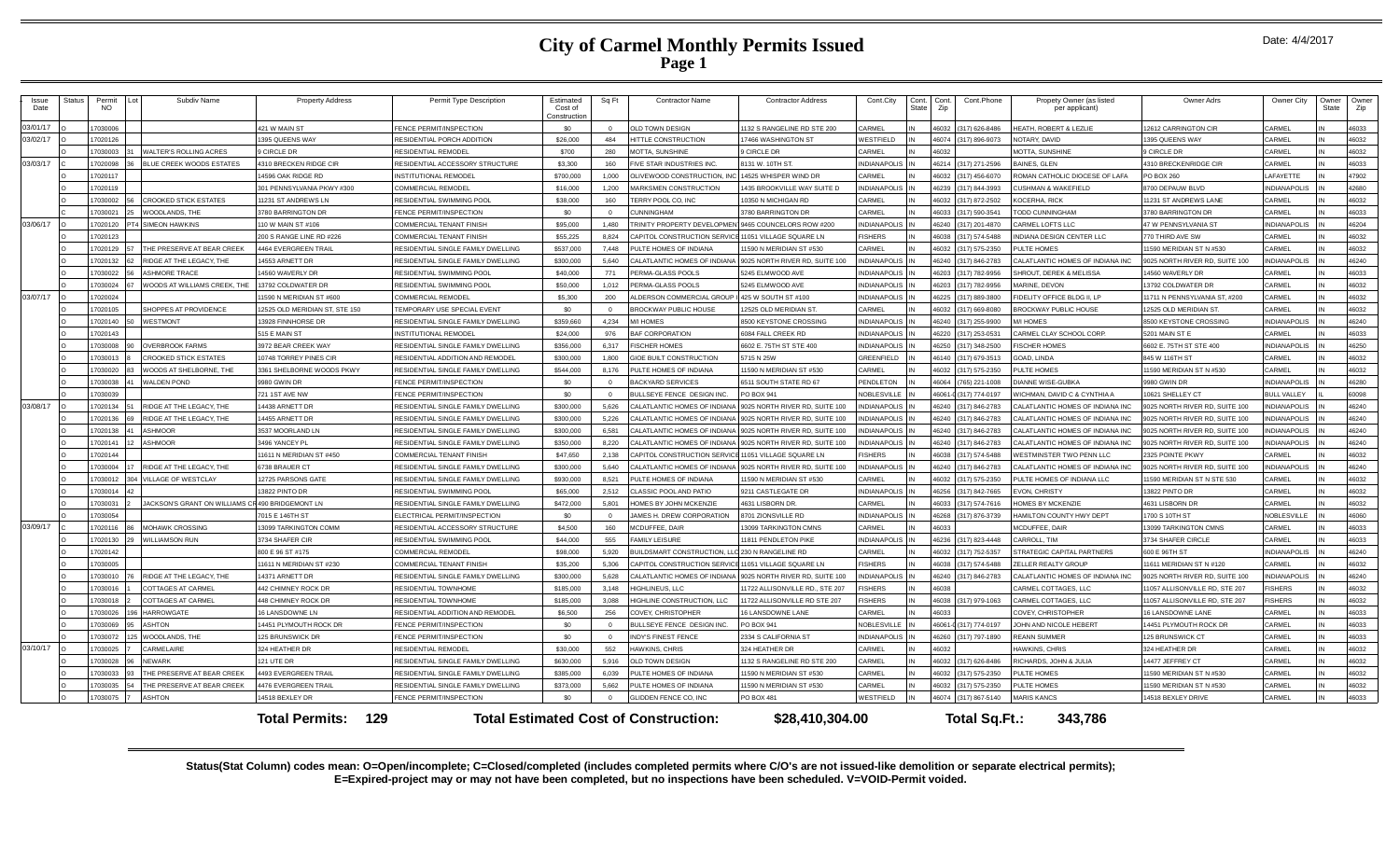## **City of Carmel Monthly Permits Issued Page 2**

| Issue<br>Date | Status | Permit<br><b>NO</b> | Subdiv Name                                     | <b>Property Address</b>                                   | Permit Type Description            | Estimated<br>Cost of<br>Constructio | Sq Ft          | <b>Contractor Name</b>                            | <b>Contractor Address</b>      | Cont.City           | Cont.<br><b>State</b> | Cont.Phone<br>Cont<br>Zip      | Propety Owner (as listed<br>per applicant) | Owner Adrs                     | Owner City          | Owner<br>State | Owne<br>Zip |
|---------------|--------|---------------------|-------------------------------------------------|-----------------------------------------------------------|------------------------------------|-------------------------------------|----------------|---------------------------------------------------|--------------------------------|---------------------|-----------------------|--------------------------------|--------------------------------------------|--------------------------------|---------------------|----------------|-------------|
| 03/10/17.     |        | 7030076             | VILLAGE OF WESTCLAY                             | 12784 ST JULIAN ST                                        | FENCE PERMIT/INSPECTION            | \$0                                 | $\sim$         | <b>IMPERIAL FENCE</b>                             | 100 ACADEMY STREET             | <b>GREENWOOD</b>    |                       | (317) 888-3241<br>46143        | <b>JAURICIO AND TIFFANY VILLAVECES</b>     | 12784 ST JULIAN ST             | CARMEL              |                | 46032       |
| 03/13/17      |        | 7010114             |                                                 | 11529 N SPRING MILL RD #200                               | COMMERCIAL TENANT FINISH           | \$246,729                           | 2,711          | <b>REISCH COMPANY</b>                             | 2025 BLOSSOM BAY CT            | ST PETERS           | <b>MO</b>             | 63376<br>(636) 300-0222        | <b>COMMINENI, RAHU</b>                     | 11529 SPRING MILL RD #200      | CARMEL              |                | 46032       |
|               |        | 7030029             | <b>ILLAGE OF MOUNT CARMEL</b>                   | 958 W 136 ST                                              | <b>RESIDENTIAL REMODEL</b>         | \$60,000                            | 300            | E.L.I. INVESTMENT GROUP LLC                       | 1650 OLIO ROAD STE 1000-188    | <b>ISHERS</b>       |                       | (317) 379-2634<br>46037        | .L.I. INVESTMENT GROUP LLC                 | 11650 OLIO ROAD STE 1000-188   | <b>ISHERS</b>       |                | 46037       |
|               |        | 7030043             | COLLEGE PLAZA                                   | 0598 N COLLEGE AVE                                        | <b>WALL SIGN PERMANENT</b>         | \$0                                 | 11             | LOYDS OF INDIANA INC.                             | 507 F. ROOSEVI ET AVE          | <b>NDIANAPOLI</b>   |                       | 46218<br>(317) 789-8431        | <b>HARP INVESTMENTS</b>                    | 6910 N. SHADELAND AVE          | NDIANAPOLIS         |                | 46220       |
|               |        | 7030077             | FOSTER ESTATES                                  | 3005 JASON ST                                             | ELECTRICAL PERMIT/INSPECTION       | \$0                                 | $\Omega$       | RICKEL ELECTRIC                                   | 723 HICKORY DR                 | CARMEL              |                       | 16032                          | <b>MOREA, JUSTIN</b>                       | 3005 JASON ST                  | CARMEL              |                | 46033       |
| 03/14/17      |        | 3030092             |                                                 | SELF OWNED BUSINESS                                       | <b>MASSAGE THERAPIST PERMIT</b>    | \$0                                 | $\Omega$       | MILLS, RUTHANNE E                                 | 11846 ESTY WAY                 | CARMEL              |                       | (317) 571-0019<br><b>22084</b> | SELF OWNED BUSINESS                        | WORK DONE IN CLIENTS HOMES     | CARMEL              |                | 46032       |
|               |        | 7030051             | <b>BRIARWOOD</b>                                | 5157 CHESTNUT CIR                                         | RESIDENTIAL ADDITION-ROOM(S)       | \$75,000                            | 1.752          | LORD, CHRIS                                       | 5157 CHESTNUT CIF              | CARMEL              |                       | 46033                          | ORD, CHRIS                                 | 5157 CHESTNUT CIR              | CARMEL              | IN             | 46033       |
|               |        | 7030052             | <b>EDEN FOREST</b>                              | 1935 FOREST DR                                            | <b>RESIDENTIAL REMODEL</b>         | \$220,000                           | 4.736          | <b>RL HAHN RESIDENTIAL</b>                        | 739 BARBANO CT                 | ARMEL               |                       | 16032                          | ADGETT, JUSTIN AND MEGHAN                  | 11664 WEDGEPORT LANE           | <b>ISHERS</b>       |                | 46037       |
|               |        | 7030088             | <b>EDEN PARK</b>                                | 3247 EDEN PARK DR                                         | ELECTRICAL PERMIT/INSPECTION       | \$0                                 | $\Omega$       | <b>MISTER SPARKY</b>                              | 5561 W. 74TH ST                | <b>NDIANAPOLIS</b>  |                       | (317) 874-8748<br>46268        | MEYER, MARTIN & JAN                        | 3247 EDEN PARK DR              | ARMEL               |                | 46033       |
| 03/15/17      |        | 7010064             |                                                 | 1111 W MAIN ST #140                                       | <b>COMMERCIAL TENANT FINISH</b>    | \$1,400,000                         | 7.686          | PHOENIX BUILDERS LTD                              | <b>801 WINNETKA CIR</b>        | <b>ROLLING MEAD</b> |                       | 80008<br>(847) 394-2999        | <b>G MAIN LLC</b>                          | 47 PENNSYLVANIA ST S 10TH FL   | <b>NDIANAPOLIS</b>  |                |             |
|               |        | 7010110             |                                                 | 300 RANGELINE RD S - VETERANS WAY EXT COMMERCIAL ADDITION |                                    | \$3,403,000                         | 13.800         | HAGERMAN CONSTRUCTION CO                          | 315 ALLISONVILLE RD            | <b>SHERS</b>        |                       | (317) 577-6836<br>86038        | ARMEL REDVELOPMENT COMMISSION              | 30 W MAIN ST #220              | <b>ARMEL</b>        |                | 46032       |
| 03/16/17      |        | 7030062             | WALNUT CREEK WOODS                              | 10646 WALNUT CREEK DR                                     | RESIDENTIAL ACCESSORY STRUCTURE    | \$50,000                            | 750            | FOERSTER CONSTRUCTION                             | 3830 PAINTER CT                | ARMEL               |                       | (317) 896-2351<br>46032        | <b>HILL KEVIN</b>                          | 10646 WALNUT CREEK DR W        | CARMEL              |                | 46032       |
|               |        | 7030091             | <b>ACOMA ESTATES</b>                            | 501 COPLEY PL                                             | FENCE PERMIT/INSPECTION            | \$0                                 | $\overline{0}$ | AMERIFENCE                                        | 4340 HULL STREET               | <b>NDIANAPOLI</b>   |                       | 46226                          | COOK, DAVID B. & LYNDA K.                  | 501 COPLEY PLACE               | <b>NDIANAPOLIS</b>  |                | 46290       |
|               |        | 7030092             | <b>HOME PLACE</b>                               | 10405 BELLEFONTAINE ST                                    | ELECTRICAL PERMIT/INSPECTION       | \$0                                 | $\overline{0}$ | INDY VOLTAGE ELECTRIC                             | 33393 S COUNTY RD 101E         | CLAYTON             |                       | 46118                          | <b>SMA FT LLC</b>                          | PO BOX 2249                    | CARMEL              |                | 46032       |
| 03/17/17      |        | 7020101             | ACKSON'S GRANT ON WILLIAMS CF                   | 12120 HOBBY HORSE DR                                      | RESIDENTIAL SINGLE FAMILY DWELLING | \$510,000                           | 6,513          | OLD TOWN DESIGN                                   | 132 S RANGELINE RD STE 200     | ARMEL               |                       | (317) 626-8486<br>46032        | CHEESMAN, DAVID & NANCY                    | 8125 LAKE POINT WAY            | INDIANAPOLIS        |                | 46256       |
|               |        | 7030042             | HAPMAN'S CLAIM AT PRAIRIE VIE                   | 5970 HEATON PASS                                          | <b>RESIDENTIAL REMODEL</b>         | \$74,000                            | 528            | <b>HAMILTON HOMES</b>                             | 3501 BASH ST STE 1100          | ARMEI               |                       | 16250                          | <b>IENDRICKS, GREG</b>                     | 5970 HEATON PASS               | ARMEI               |                | 46033       |
|               |        | 7030050             | UNRISE ON THE MONON                             | 526 EVENSTAR BLVD                                         | RESIDENTIAL SINGLE FAMILY DWELLING | \$303,000                           | 4,041          | OLD TOWN DESIGN                                   | 1132 S RANGELINE RD STE 200    | CARMEL              |                       | 46032<br>(317) 626-8486        | OLD TOWN DEVELOPMENT, LLC                  | 1132 SOUTH RANGE LINE ROAD     | CARMEL              |                | 46032       |
|               |        | 7030056             | VOODLAND GREEN                                  | 11125 MOSS DR                                             | RESIDENTIAL REMODEL                | \$55,844                            | 309            | CASE DESIGN/REMODELING                            | 99 E CARMEL DR., STE 100       | <b>ARMEL</b>        |                       | (317) 846-2600<br>46032        | BAUGH, GENE & SHARON                       | <b>11125 MOSS DR</b>           | CARMEL              |                | 46033       |
|               |        | 7030064             | AKES AT TOWNE ROAD. THE                         | 2516 ALEXANDRA DR                                         | RESIDENTIAL SINGLE FAMILY DWELLING | \$286,000                           | 5.619          | <b>FISCHER HOMES</b>                              | 6602 E. 75TH ST STE 400        | <b>NDIANAPOLI</b>   |                       | 46250<br>(317) 348-2500        | <b>ISCHER HOMES</b>                        | 6602 E. 75TH ST STE 400        | <b>INDIANAPOLIS</b> |                | 46250       |
|               |        | 7030066             | AKES AT TOWNE ROAD, THE                         | 2564 ALEXANDRA DR                                         | RESIDENTIAL SINGLE FAMILY DWELLING | \$290,000                           | 5,668          | <b>FISCHER HOMES</b>                              | 6602 E. 75TH ST STE 400        | NDIANAPOLIS         |                       | 46250<br>(317) 348-2500        | <b>ISCHER HOMES</b>                        | 6602 E. 75TH ST STE 400        | <b>INDIANAPOLIS</b> |                | 46250       |
|               |        | 7030080             | ACKSON'S GRANT ON WILLIAMS CF 518 STABLESIDE LN |                                                           | RESIDENTIAL SINGLE FAMILY DWELLING | \$550,000                           | 6,111          | OLD TOWN DESIGN                                   | 132 S RANGELINE RD STE 200     | ARMEL               |                       | (317) 626-8486<br>36032        | (ING, BRIAN & ANNA                         | 518 STABLESIDE LANE            | <b>ARMEL</b>        |                | 46032       |
|               |        | 7030082             | UNRISE ON THE MONON                             | 1497 WINDPUMP WAY                                         | RESIDENTIAL SINGLE FAMILY DWELLING | \$420,000                           | 4.621          | OLD TOWN DESIGN                                   | 132 S RANGELINE RD STE 200     | ARMEL               |                       | (317) 626-8486                 | <b>ICTAMNEY, TOM &amp; CARMACK, ALAN</b>   | 5127 ROBINSROCK WAY            | NDIANAPOLIS         |                | 46268       |
|               |        | 7030087             |                                                 | SELF OWNED BUSINESS                                       | MASSAGE THERAPIST PERMIT           | \$0                                 | $\Omega$       | HENSLEY, VICKY LYNN                               | 2913 TRAD ST #3A               | CARMEL              |                       | (317) 490-1025<br>46032        | SELF OWNED BUSINESS                        | WORK DONE IN CLIENTS HOMES     | CARMEL              |                | 46032       |
| 03/20/17      |        | 7030055             |                                                 | 9815 SEASONS WEST DR #141                                 | <b>COMMERCIAL REMODEI</b>          | \$85,000                            | 1,219          | HOLT CONSTRUCTION GROUP                           | 8846 E 33RD ST                 | NDIANAPOL           |                       | 46226<br>(317) 898-9002        | SEASONS OF CARMEL, LLC                     | 3755 E 82ND ST                 | <b>INDIANAPOLIS</b> |                | 46240       |
|               |        | 7030058             | CAROLINA COMMONS                                | 3984 CHADWICK DF                                          | <b>RESIDENTIAL REMODEL</b>         | \$0                                 | 1.664          | DELLEN, DAVID                                     | <b>3984 CHADWICK DF</b>        | CARMEL              |                       | 46033                          | DELLEN, DAVID                              | 3984 CHADWICK DR               | CARMEL              |                | 46033       |
|               |        | 7030059             | <b>AROLINA COMMONS</b>                          | 984 CHADWICK DR                                           | RESIDENTIAL ADDITION-ROOM(S)       | \$0                                 | 499            | DELLEN, DAVID                                     | <b>3984 CHADWICK DR</b>        | <b>ARMEL</b>        |                       | 46033                          | <b>JELLEN, DAVID</b>                       | 3984 CHADWICK DR               | <b>ARMEL</b>        |                | 46033       |
|               |        | 7030061             |                                                 | 1036 N MICHIGAN RD                                        | COMMERCIAL NEW STRUCTURE           | \$1,400,000                         | 9,522          | LD HUFF CONSTRUCTION, INC.                        | 529 WAYSIDE CT                 | LAINFIELD           |                       | 46168<br>(317) 837-6777        | JDF MICHIGAN ROAD LLC                      | 14542 INTEGRITY CT             | CARMEL              |                | 46033       |
|               |        | 7030119             | WOODLAND SPRINGS                                | 1909 ROLLING SPGS                                         | <b>FENCE PERMIT/INSPECTION</b>     | \$0                                 | $\Omega$       | <b>INDY'S FINEST FENCE</b>                        | <b>2334 S CALIFORNIA ST</b>    | NDIANAPOL           |                       | 46260<br>(317) 797-1890        | <b>URT LORCH</b>                           | 11909 ROLLING SPRINGS DR       | CARMEL              |                | 46033       |
| 03/21/17      |        | 7030047             |                                                 | 10425 COMMERCE DR                                         | <b>COMMERCIAL TENANT FINISH</b>    | \$42,000                            | 1,500          | INTREPID GENERAL CONSTRUCT<br>301 LOWRY ST        |                                | <b>IAMESTOWN</b>    |                       | 46147<br>(317) 418-2635        | <b>VEST CARMEL CP1 LLC</b>                 | 231 VERNON ST                  | ROSEVILLE           | $\sim$         | 95678       |
|               |        | 7030084             | <b>BLACKWELL PARK</b>                           | 617 3RD AVE NE                                            | RESIDENTIAL SINGLE FAMILY DWELLING | \$613,000                           | 5.697          | OLD TOWN DESIGN                                   | 132 S RANGELINE RD STE 200     | ARMEL               |                       | (317) 626-8486<br>46032        | <b>OLD TOWN DEVELOPMENT, LLC</b>           | 1132 SOUTH RANGE LINE ROAD     | CARMEL              |                | 46032       |
|               |        | 7030085             | <b>WALTER'S ROLLING ACRES</b>                   | <b>4 CIRCLE DR</b>                                        | <b>RESIDENTIAL PORCH ADDITION</b>  | \$14,000                            | 315            | HINGLE, JOHN                                      | 5621 WOODLAND TRACE BLVD       | <b>NDIANAPOLI</b>   |                       | 46237<br>(317) 727-0298        | <b>ELWARTOWSKI, KAY</b>                    | 14 CIRCLE DR                   | CARMEL              |                | 46032       |
|               |        | 7030098             | <b>ILLAGE OF WESTCLAY</b>                       | 1741 BEAUFAIN ST                                          | RESIDENTIAL SINGLE FAMILY DWELLING | \$1,000,000                         | 6.873          | <b>D B KLAIN CONSTRUCTION, LLC</b>                | 2159 GLEBE ST #200             | ARMEL               |                       | (317) 846-9992<br>46032        | <b>SLASMAN, KEVIN &amp; TRISHA</b>         | 1741 BEAUFAIN ST               | CARMEL              |                | 46032       |
|               |        | 7030099             | <b>VOODLAND SPRINGS</b>                         | 3005 ROLLING SPGS                                         | <b>RESIDENTIAL REMODEL</b>         | \$40,000                            | 600            | INSIDE OUT RESIDENTIAL REMOD<br>602 BREAKERS LANE |                                | ORTVILLE            |                       | (317) 727-8957<br>46040        | HOMAS, RITA                                | 3005 ROLLING SPRINGS DR        | CARMEL              |                | 46032       |
|               |        | 7030100             | ROOKED STICK ESTATES                            | <b>1522 WOODLAKE CT</b>                                   | RESIDENTIAL ADDITION AND REMODEL   | \$210,922                           | 543            | CASE DESIGN/REMODELING                            | 99 E CARMEL DR., STE 100       | ARMEL               |                       | 36032<br>(317) 846-2600        | ALL, KIMBERLY                              | 1522 WOODLAKE CT               | CARMEL              |                | 46032       |
|               |        | 7030103             | ACKSON'S GRANT ON WILLIAMS CF                   | 1230 SKYTAG DR                                            | RESIDENTIAL SINGLE FAMILY DWELLING | \$625,000                           | 6,545          | WEDGEWOOD BUILDING CO., LLC                       | 32 1ST ST NE                   | <b>ARMEL</b>        |                       | (317) 669-6315<br>36032        | <b>NEDGEWOOD</b>                           | 32 1ST AVE NE                  | CARMEL              |                | 46032       |
|               |        | 7030109             | AKES AT HAZEL DELL, THE                         | 12403 PEBBLE KNOLL WAY                                    | RESIDENTIAL SWIMMING POOL          | \$63,000                            | 1,228          | POOLS OF FUN                                      | 3891 CLARK CREEK ROAD          | PLAINFIELD          |                       | 46168<br>(317) 839-3311        | BANNINGA, BRENT J & HOLLY BAKER            | 12403 PEBBLE KNOLL WAY         | CARMEL              |                | 46033       |
|               |        | 7030123             | <b>ILLAGE OF MOUNT CARMEL</b>                   | 13904 NANSEMOND DR                                        | FENCE PERMIT/INSPECTION            | \$0                                 | $\overline{0}$ | AMERIFENCE                                        | 4340 HULL STREET               | <b>NDIANAPOLI</b>   |                       | 46226                          | ROBERT RHOADS                              | 13904 NANSEMOND                | ARMEI               |                | 46032       |
| 03/22/17      |        | 7030044             | <b>ILLAGE OF WESTCLAY</b>                       | 2232 SHAFTESBURY RD                                       | RESIDENTIAL REMODEL                | \$50,000                            | 180            | <b>WILLIAM GORDON GROUP</b>                       | 2371 GLEBE ST                  | ARMEI               |                       | (317) 361-3191<br>46032        | <b>GOLAY, DAVID &amp; LILLIE</b>           | 2232 SHAFTESBURY RD            | <b>ARMEL</b>        |                | 46032       |
|               |        | 7030045             | <b>KINGS MILL</b>                               | 10850 RUBY CT                                             | RESIDENTIAL REMODEL                | \$70,000                            | 800            | <b>WILLIAM GORDON GROUP</b>                       | 2371 GLEBE ST                  | CARMEL              |                       | 46032<br>(317) 361-3191        | <b>ISCH-ADAM, KATE</b>                     | 10850 RUBY CT                  | CARMEL              |                | 46032       |
|               |        | 7030086             | <b>DEN GLEN</b>                                 | 11616 EDEN GLEN DR                                        | RESIDENTIAL REMODEL                | \$28,000                            | 1.200          | SANDERS, BRANDT                                   | 11616 EDEN GLEN DR             | CARMEL              |                       | 16032                          | SANDERS RRAND                              | 11616 EDEN GLEN DR             | <b>ARMEI</b>        |                | 46032       |
|               |        | 7030111             | <b>BONBAR AT MONON LAKE</b>                     | 10135 SOLACE LN                                           | RESIDENTIAL SINGLE FAMILY DWELLING | \$356,000                           | 5.301          | M/I HOMES                                         | 8500 KEYSTONE CROSSING         | <b>NDIANAPOL</b>    |                       | 46240 (317) 255-9900           | M/LHOMES                                   | 8500 KEYSTONE CROSSING STE 590 | <b>INDIANAPOLIS</b> |                | 46240       |
|               |        | 7030135             |                                                 | SE CORNER OF 12629 CHARRING CROSS                         | ELECTRICAL PERMIT/INSPECTION       | \$0                                 | $\overline{0}$ | TELECOM PLACEMENT, INC                            | 478 N 1100 E                   | <b>IONSVILLE</b>    |                       | (317) 769-4777<br>46077        | <b>BRIGHTHOUSE</b>                         | 478 N 1100 E                   | ZIONSVILLE          |                | 46077       |
| 03/23/17      |        | 7010050             | FRANK E HAWKINS ADDITION                        | 330 SW SECOND ST                                          | RESIDENTIAL DECK ADDITION          | \$500                               | 200            | STUDEBAKER, MARK P & MELODY                       | 330 2ND ST SW                  | ARMEL               |                       | (317) 716-3087<br>46032        | STUDEBAKER, MARK P & MELODY R              | 330 2ND ST SW                  | <b>ARMEL</b>        |                | 46032       |
|               |        | 7030060             | ASHBROOKE                                       | 10419 TREWITHEN LN                                        | RESIDENTIAL ADDITION-ROOM(S)       | \$100,000                           | 550            | <b>CUSTOM SPACES</b>                              | 5391 WHISTING LANE             | ARMEL               |                       | <b>EE084</b>                   | ALENDER, ROBERT & TAMELA                   | 10419 TREWITHEN LANE           | ARMEL               |                | 46032       |
|               |        | 703008              |                                                 | <b><i>NORK DONE IN CLIENTS</i></b>                        | MASSAGE THERAPIST PERMIT           | \$0                                 | $\Omega$       | AUGLE, EMILY                                      | 095 POINT BAR RD, 2D           | NDIANAPOLI          |                       | 16268                          | <b>SELF OWNED BUSINESSS</b>                | WORK DONE IN CLIENTS HOMES     | ARMEL               |                | 46032       |
|               |        | 7030096             | RIDGE AT THE LEGACY, THE                        | 4396 ARNETT DR                                            | RESIDENTIAL SINGLE FAMILY DWELLING | \$300,000                           | 5,640          | CALATLANTIC HOMES OF INDIANA                      | 9025 NORTH RIVER RD, SUITE 100 | NDIANAPOLI:         |                       | 46240<br>(317) 846-2783        | CALATLANTIC HOMES OF INDIANA INC           | 9025 NORTH RIVER RD, SUITE 100 | INDIANAPOLIS        |                | 46240       |
|               |        | 7030128             | <b>VILLAGE OF WESTCLAY</b>                      | 13320 BROAD ST                                            | RESIDENTIAL SINGLE FAMILY DWELLING | \$550,000                           | 8.820          | WEDGEWOOD BUILDING CO., LLC                       | 32 1ST ST NE                   | CARMEL              |                       | 46032<br>(317) 669-6315        | WEDGEWOOD                                  | 32 1ST AVE NE                  | CARMEL              | IN             | 46032       |
|               |        | 7030132             | <b>IRA MENDENHALL</b>                           | 208 SW FIRST ST                                           | TEMPORARY USE SPECIAL EVENT        | \$0                                 | $\Omega$       | <b>MONON &amp; MAIN, LLC</b>                      | 12156 N MERIDIAN ST            | ARMEL               |                       | 317) 697-0326<br>36032         | 2156 MERIDIAN ASSOCIATES LLC               | 12156 MERIDIAN ST N            | CARMEL              |                | 16032       |
|               |        |                     |                                                 | 129<br><b>Total Permits:</b>                              |                                    |                                     |                | <b>Total Estimated Cost of Construction:</b>      | \$28,410,304.00                |                     |                       | Total Sq.Ft.:                  | 343,786                                    |                                |                     |                |             |

**Status(Stat Column) codes mean: O=Open/incomplete; C=Closed/completed (includes completed permits where C/O's are not issued-like demolition or separate electrical permits); E=Expired-project may or may not have been completed, but no inspections have been scheduled. V=VOID-Permit voided.**